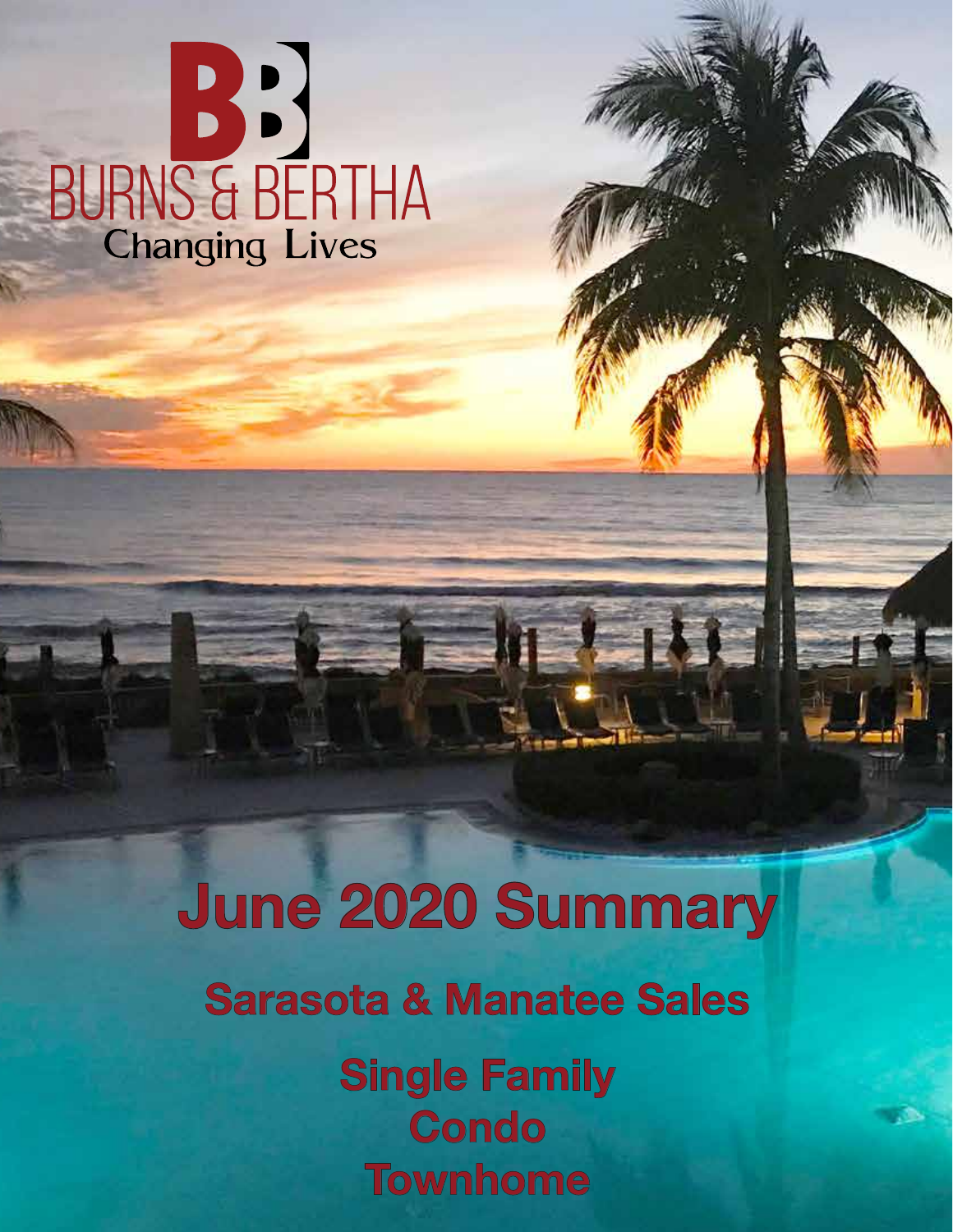#### JUNE 2020 Monthly Recap

Reprinted with permission of Florida Realtors. All rights reserved. ©Florida Realtors®.

> Produced by: Burns & Bertha Red Line Investors

For information specific to your needs call: Ed Bertha at (941) 921-2117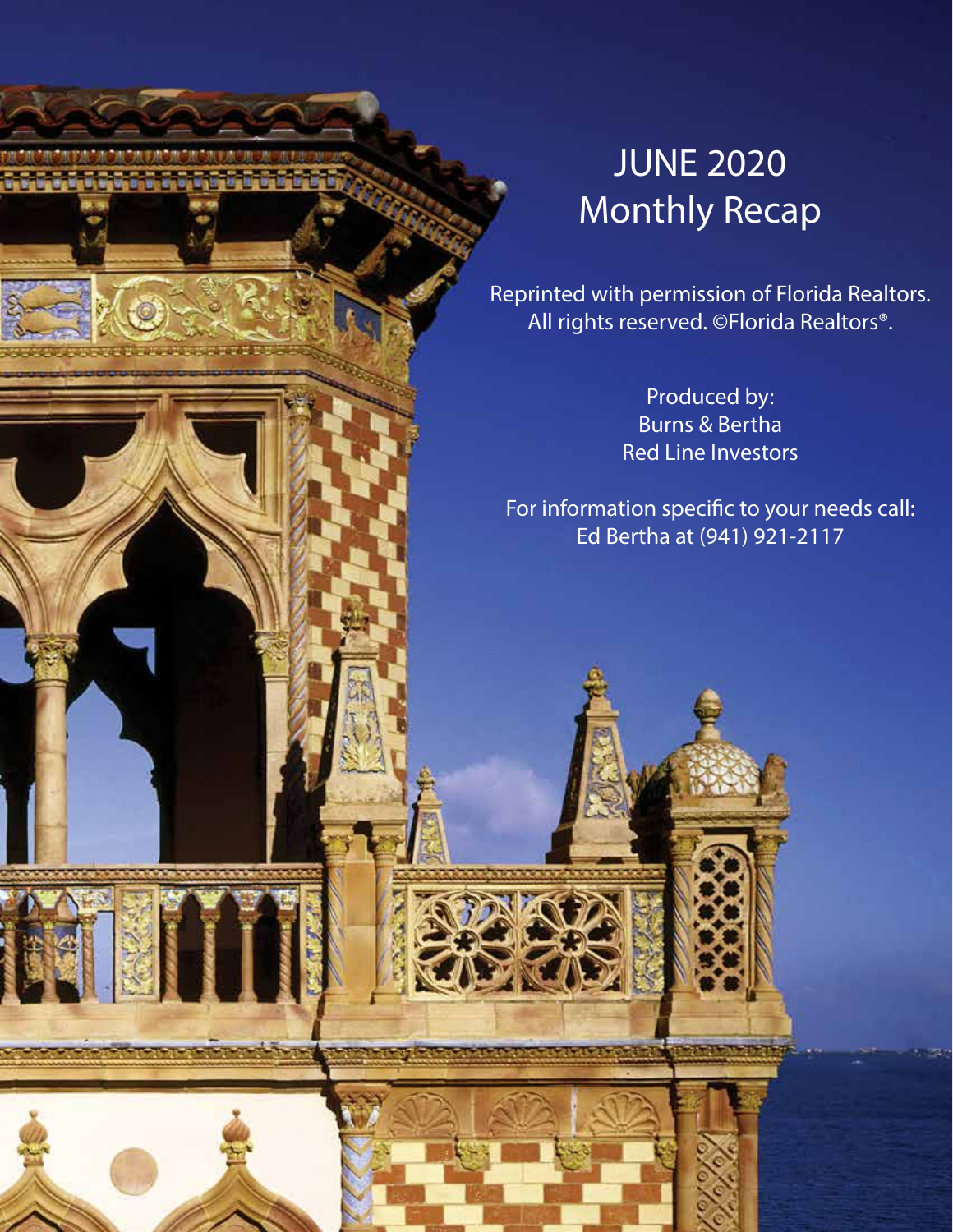#### Monthly Market Summary - June 2020 Sarasota County Single Family Homes





|                                        | <b>June 2020</b> | June 2019       | <b>Percent Change</b><br>Year-over-Year |
|----------------------------------------|------------------|-----------------|-----------------------------------------|
| <b>Closed Sales</b>                    | 768              | 821             | $-6.5%$                                 |
| Paid in Cash                           | 222              | 261             | $-14.9%$                                |
| <b>Median Sale Price</b>               | \$305,000        | \$290,000       | 5.2%                                    |
| Average Sale Price                     | \$439,655        | \$397,227       | 10.7%                                   |
| Dollar Volume                          | \$337.7 Million  | \$326.1 Million | 3.5%                                    |
| Med. Pct. of Orig. List Price Received | 95.7%            | 94.7%           | 1.1%                                    |
| <b>Median Time to Contract</b>         | 58 Days          | 64 Days         | $-9.4%$                                 |
| Median Time to Sale                    | 104 Days         | 108 Days        | $-3.7%$                                 |
| <b>New Pending Sales</b>               | 1,001            | 753             | 32.9%                                   |
| New Listings                           | 716              | 729             | $-1.8%$                                 |
| Pending Inventory                      | 1,374            | 1,109           | 23.9%                                   |
| Inventory (Active Listings)            | 1,859            | 2,805           | $-33.7%$                                |
| Months Supply of Inventory             | 2.7              | 4.2             | $-35.7%$                                |

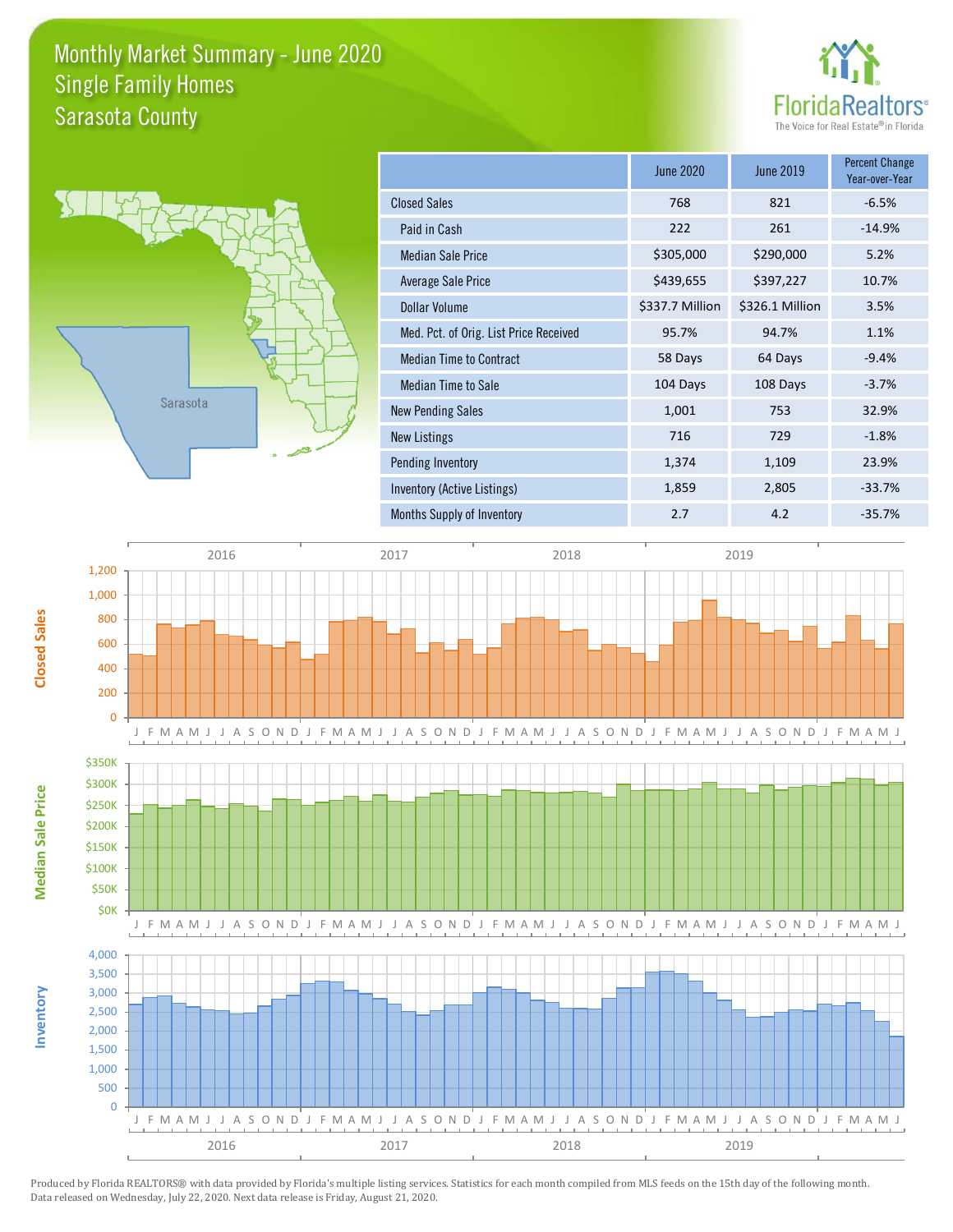#### Monthly Distressed Market - June 2020 Sarasota County Single Family Homes



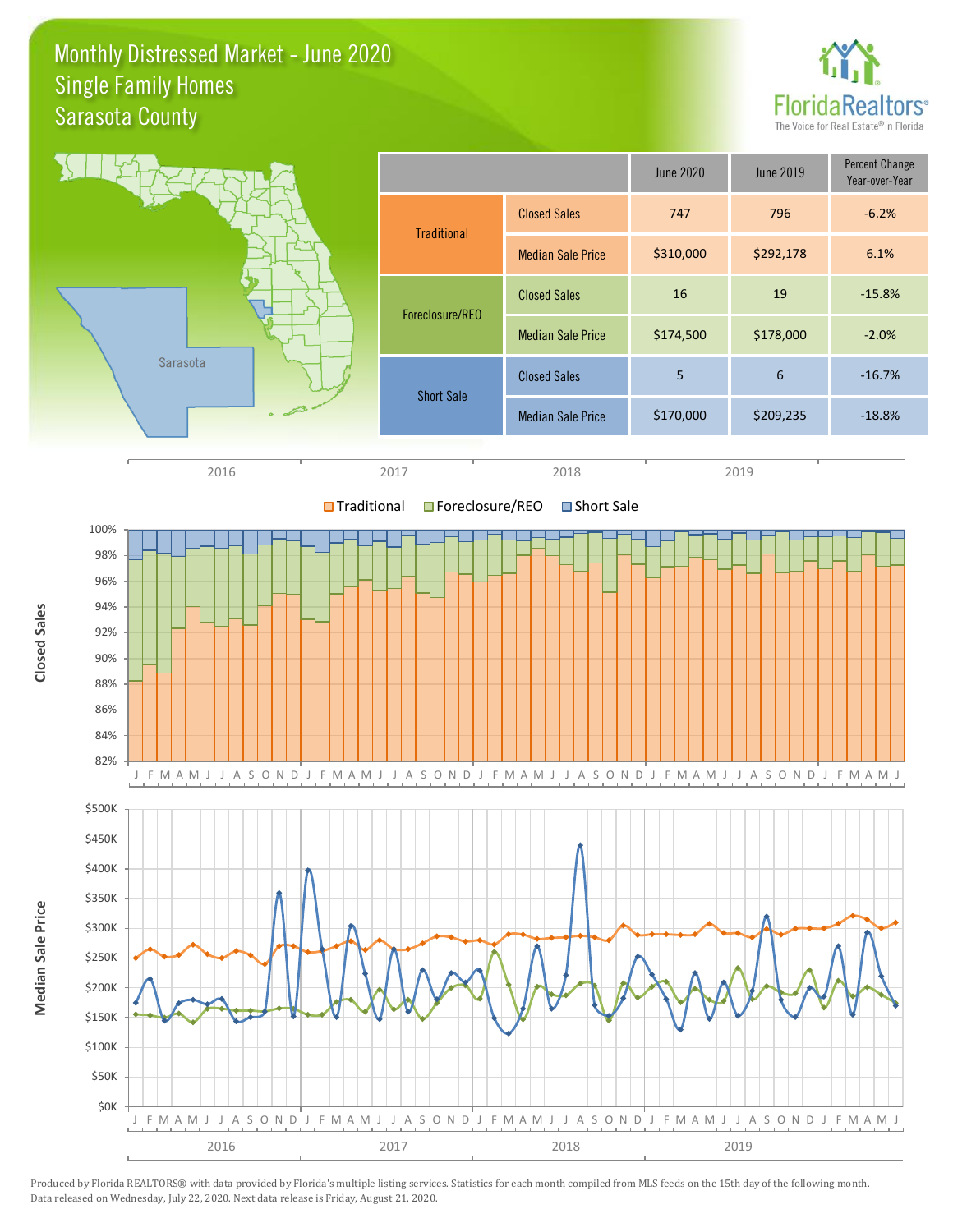#### Monthly Market Summary - June 2020 Manatee County Single Family Homes





|                                        | June 2020       | June 2019       | <b>Percent Change</b><br>Year-over-Year |
|----------------------------------------|-----------------|-----------------|-----------------------------------------|
| <b>Closed Sales</b>                    | 668             | 623             | 7.2%                                    |
| Paid in Cash                           | 134             | 157             | $-14.6%$                                |
| <b>Median Sale Price</b>               | \$325,000       | \$315,000       | 3.2%                                    |
| Average Sale Price                     | \$419,373       | \$397,987       | 5.4%                                    |
| Dollar Volume                          | \$280.1 Million | \$247.9 Million | 13.0%                                   |
| Med. Pct. of Orig. List Price Received | 96.6%           | 96.0%           | 0.6%                                    |
| <b>Median Time to Contract</b>         | 56 Days         | 49 Days         | 14.3%                                   |
| Median Time to Sale                    | 103 Days        | 102 Days        | 1.0%                                    |
| <b>New Pending Sales</b>               | 801             | 595             | 34.6%                                   |
| <b>New Listings</b>                    | 665             | 599             | 11.0%                                   |
| Pending Inventory                      | 1,076           | 897             | 20.0%                                   |
| Inventory (Active Listings)            | 1,416           | 1,982           | $-28.6%$                                |
| Months Supply of Inventory             | 2.6             | 3.6             | $-27.8%$                                |

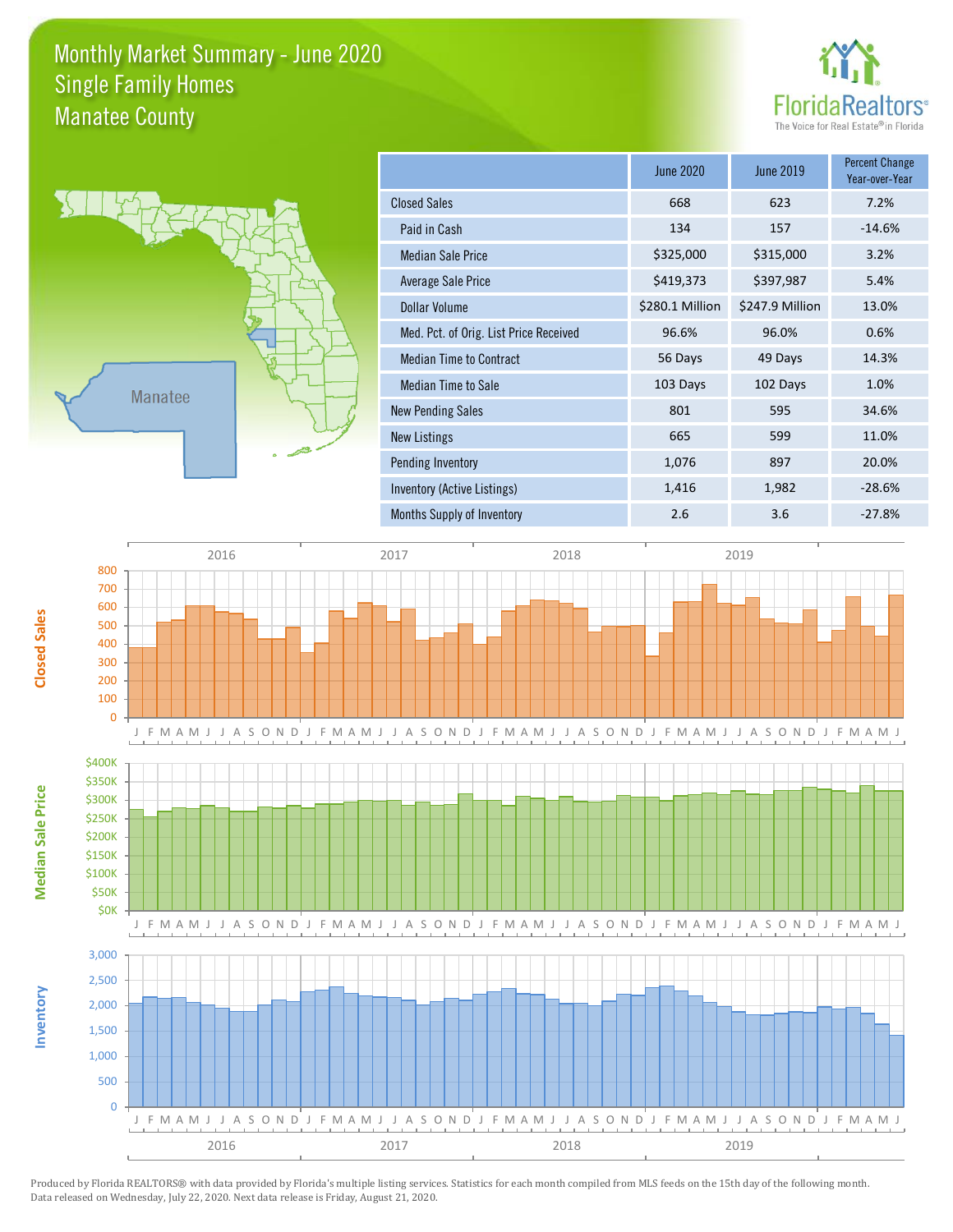#### Monthly Distressed Market - June 2020 Manatee County Single Family Homes

\$0K

\$100K

\$200K





Produced by Florida REALTORS® with data provided by Florida's multiple listing services. Statistics for each month compiled from MLS feeds on the 15th day of the following month. Data released on Wednesday, July 22, 2020. Next data release is Friday, August 21, 2020.

2016 2017 2018 2019

J F M A M J J A S O N D J F M A M J J A S O N D J F M A M J J A S O N D J F M A M J J A S O N D J F M A M J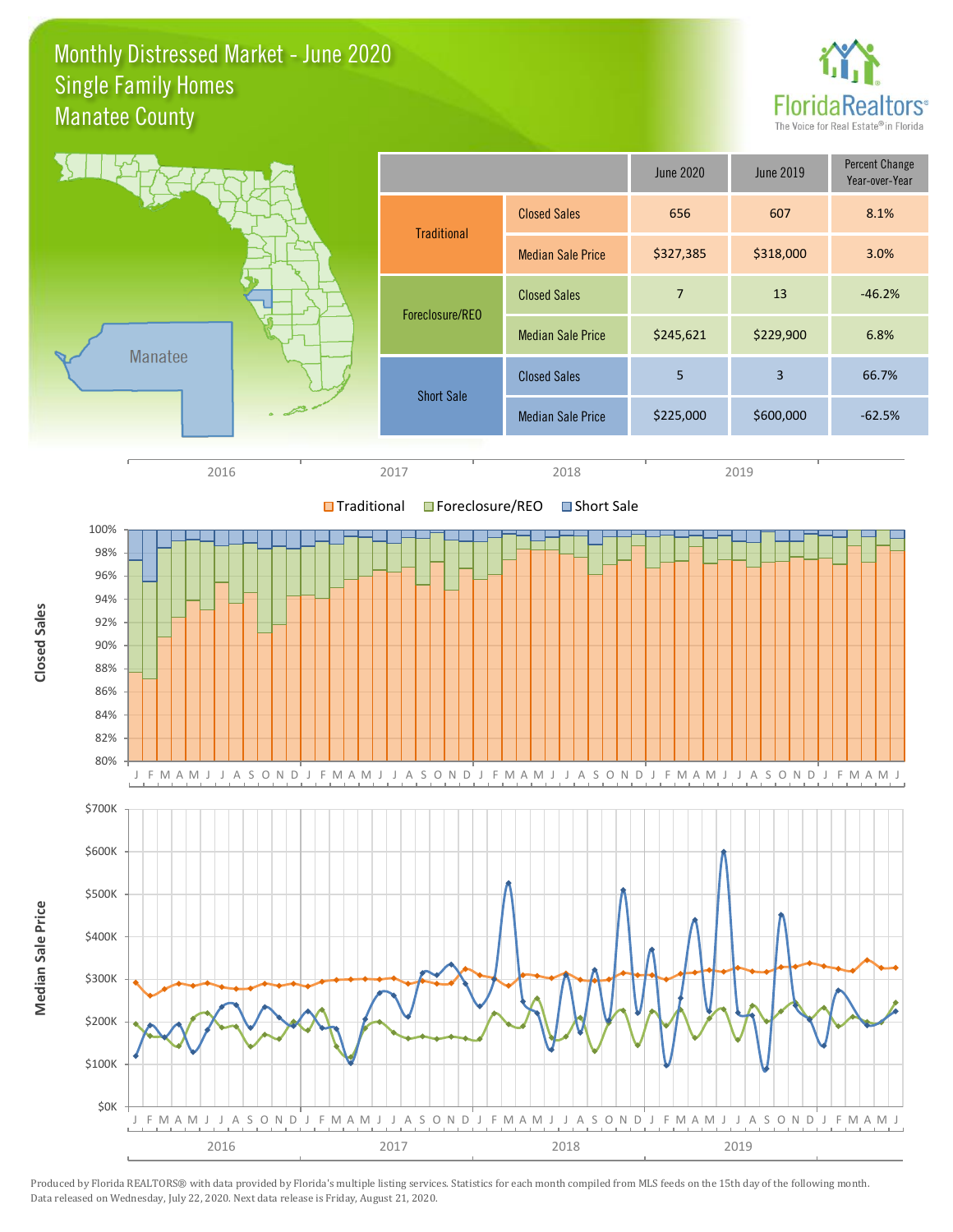#### Monthly Market Summary - June 2020 Sarasota County Townhouses and Condos





**Inventory**

**Median Sale Price**

**Median Sale Price** 

**Closed Sales**

|                                        | June 2020       | June 2019       | <b>Percent Change</b><br>Year-over-Year |
|----------------------------------------|-----------------|-----------------|-----------------------------------------|
| <b>Closed Sales</b>                    | 334             | 344             | $-2.9%$                                 |
| Paid in Cash                           | 156             | 193             | $-19.2%$                                |
| <b>Median Sale Price</b>               | \$249,990       | \$234,000       | 6.8%                                    |
| <b>Average Sale Price</b>              | \$346,991       | \$306,559       | 13.2%                                   |
| <b>Dollar Volume</b>                   | \$115.9 Million | \$105.5 Million | 9.9%                                    |
| Med. Pct. of Orig. List Price Received | 94.0%           | 94.1%           | $-0.1%$                                 |
| <b>Median Time to Contract</b>         | 74 Days         | 79 Days         | $-6.3%$                                 |
| <b>Median Time to Sale</b>             | 121 Days        | 123 Days        | $-1.6%$                                 |
| <b>New Pending Sales</b>               | 441             | 338             | 30.5%                                   |
| <b>New Listings</b>                    | 454             | 299             | 51.8%                                   |
| <b>Pending Inventory</b>               | 665             | 590             | 12.7%                                   |
| Inventory (Active Listings)            | 1,466           | 1,709           | $-14.2%$                                |
| <b>Months Supply of Inventory</b>      | 4.3             | 5.3             | $-18.9%$                                |

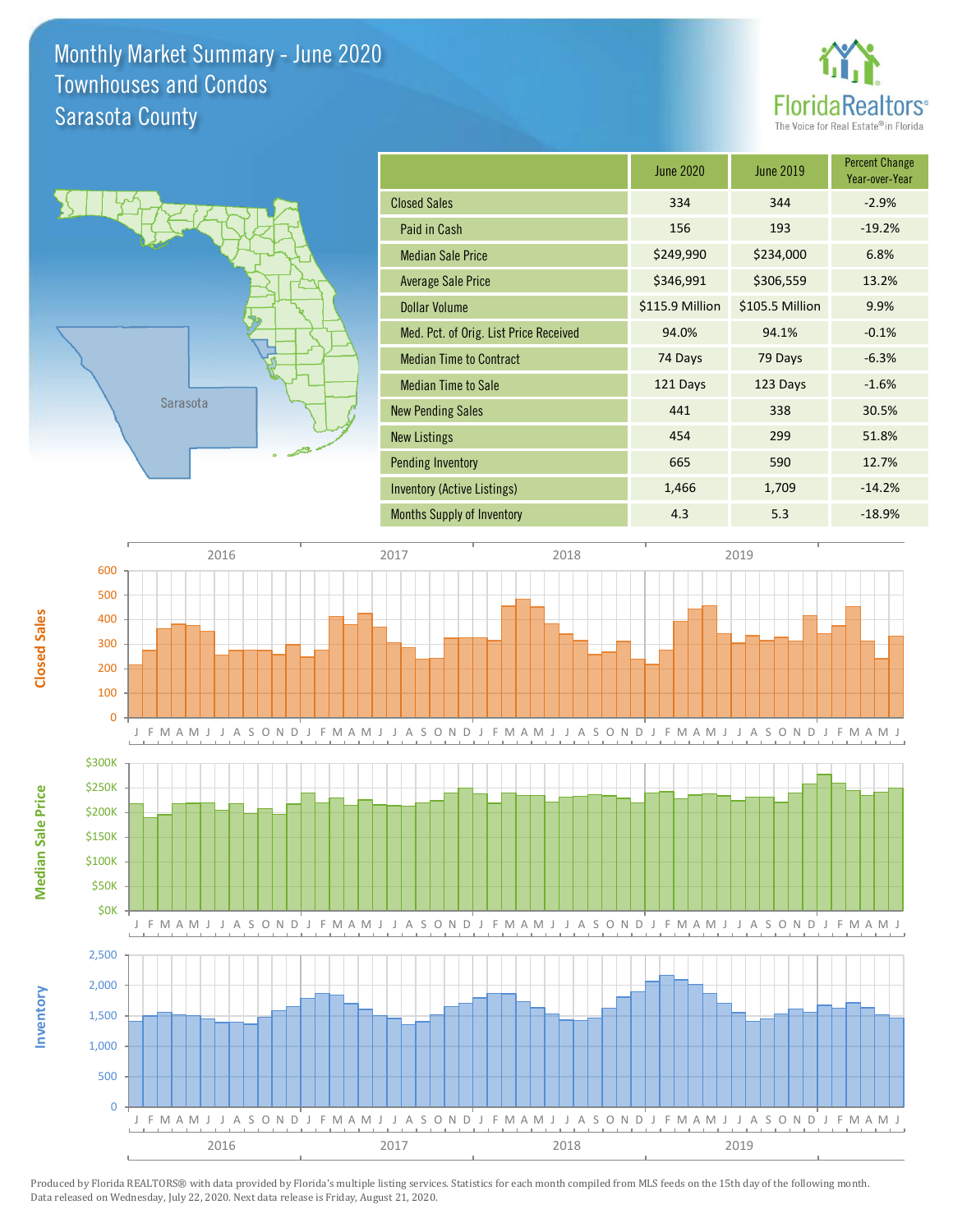Monthly Distressed Market - June 2020 Sarasota County Townhouses and Condos



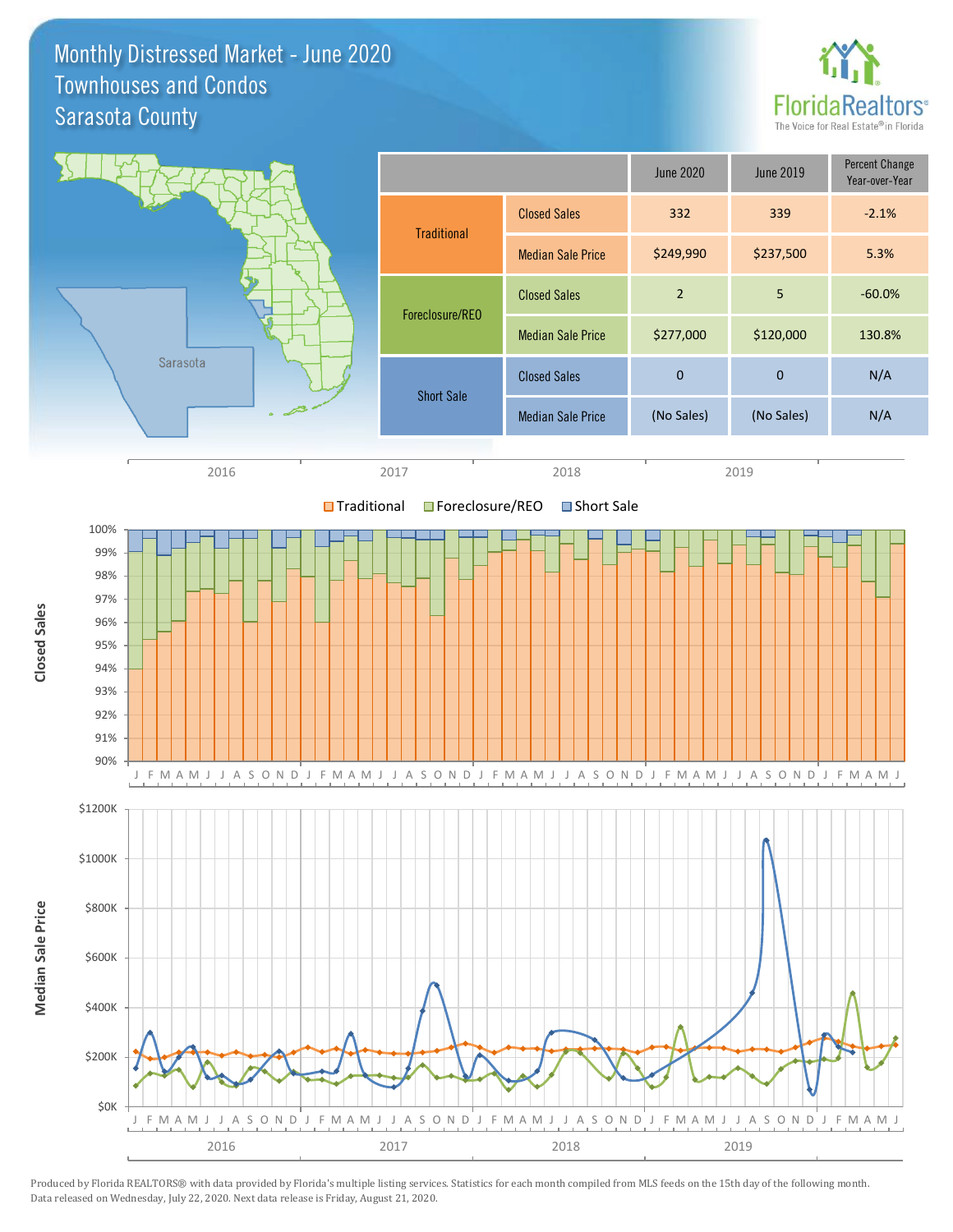#### Monthly Market Summary - June 2020 Manatee County Townhouses and Condos





**Inventory**

**Median Sale Price**

**Median Sale Price** 

**Closed Sales**

|                                        | <b>June 2020</b> | <b>June 2019</b> | <b>Percent Change</b><br>Year-over-Year |
|----------------------------------------|------------------|------------------|-----------------------------------------|
| <b>Closed Sales</b>                    | 250              | 244              | 2.5%                                    |
| Paid in Cash                           | 118              | 125              | $-5.6%$                                 |
| <b>Median Sale Price</b>               | \$214,230        | \$199,000        | 7.7%                                    |
| <b>Average Sale Price</b>              | \$238,556        | \$236,307        | 1.0%                                    |
| <b>Dollar Volume</b>                   | \$59.6 Million   | \$57.7 Million   | 3.4%                                    |
| Med. Pct. of Orig. List Price Received | 94.7%            | 95.0%            | $-0.3%$                                 |
| <b>Median Time to Contract</b>         | 67 Days          | 58 Days          | 15.5%                                   |
| <b>Median Time to Sale</b>             | 108 Days         | 101 Days         | 6.9%                                    |
| <b>New Pending Sales</b>               | 335              | 218              | 53.7%                                   |
| <b>New Listings</b>                    | 260              | 218              | 19.3%                                   |
| <b>Pending Inventory</b>               | 386              | 328              | 17.7%                                   |
| Inventory (Active Listings)            | 830              | 916              | $-9.4%$                                 |
| <b>Months Supply of Inventory</b>      | 3.8              | 4.1              | $-7.3%$                                 |

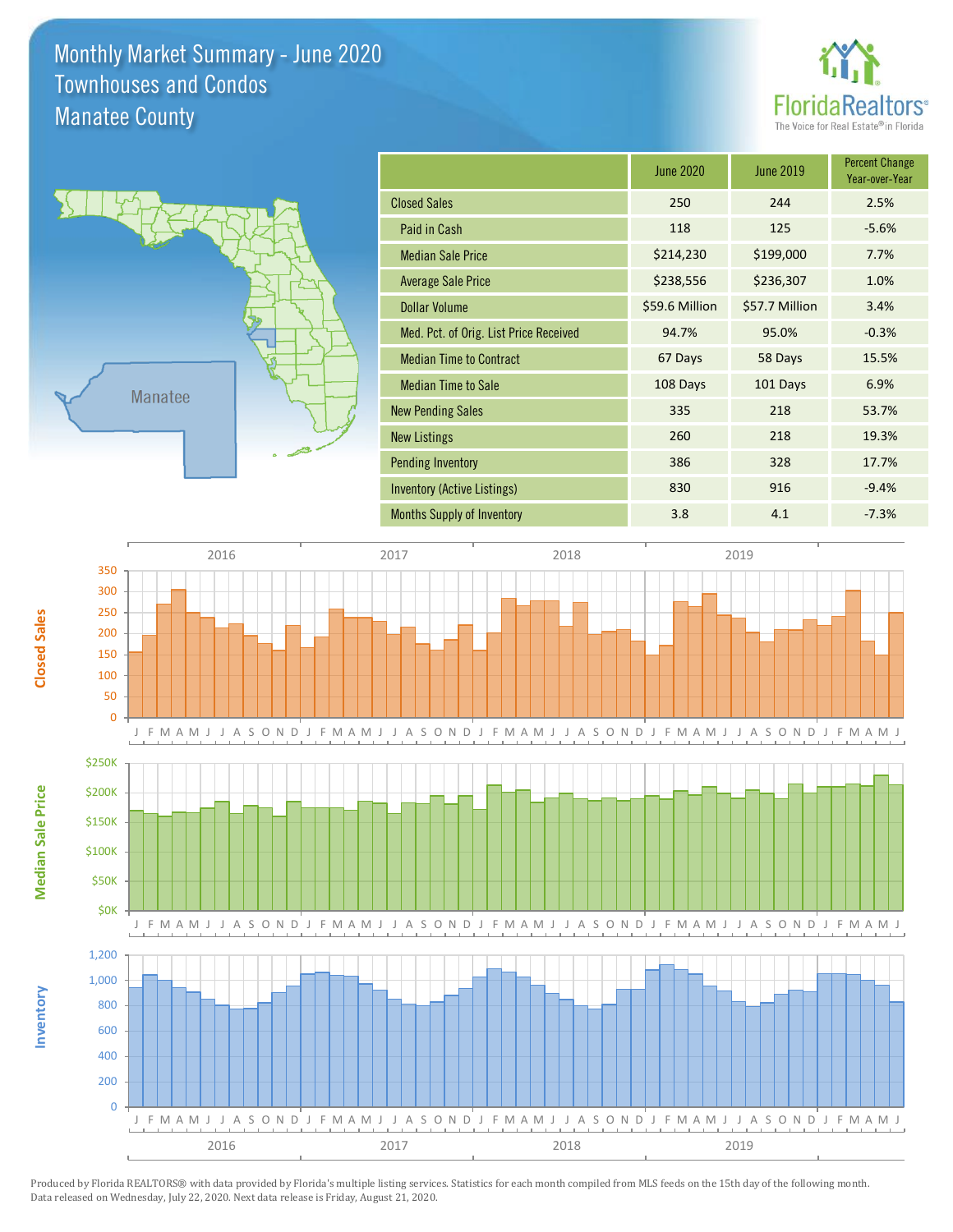Monthly Distressed Market - June 2020 Manatee County Townhouses and Condos